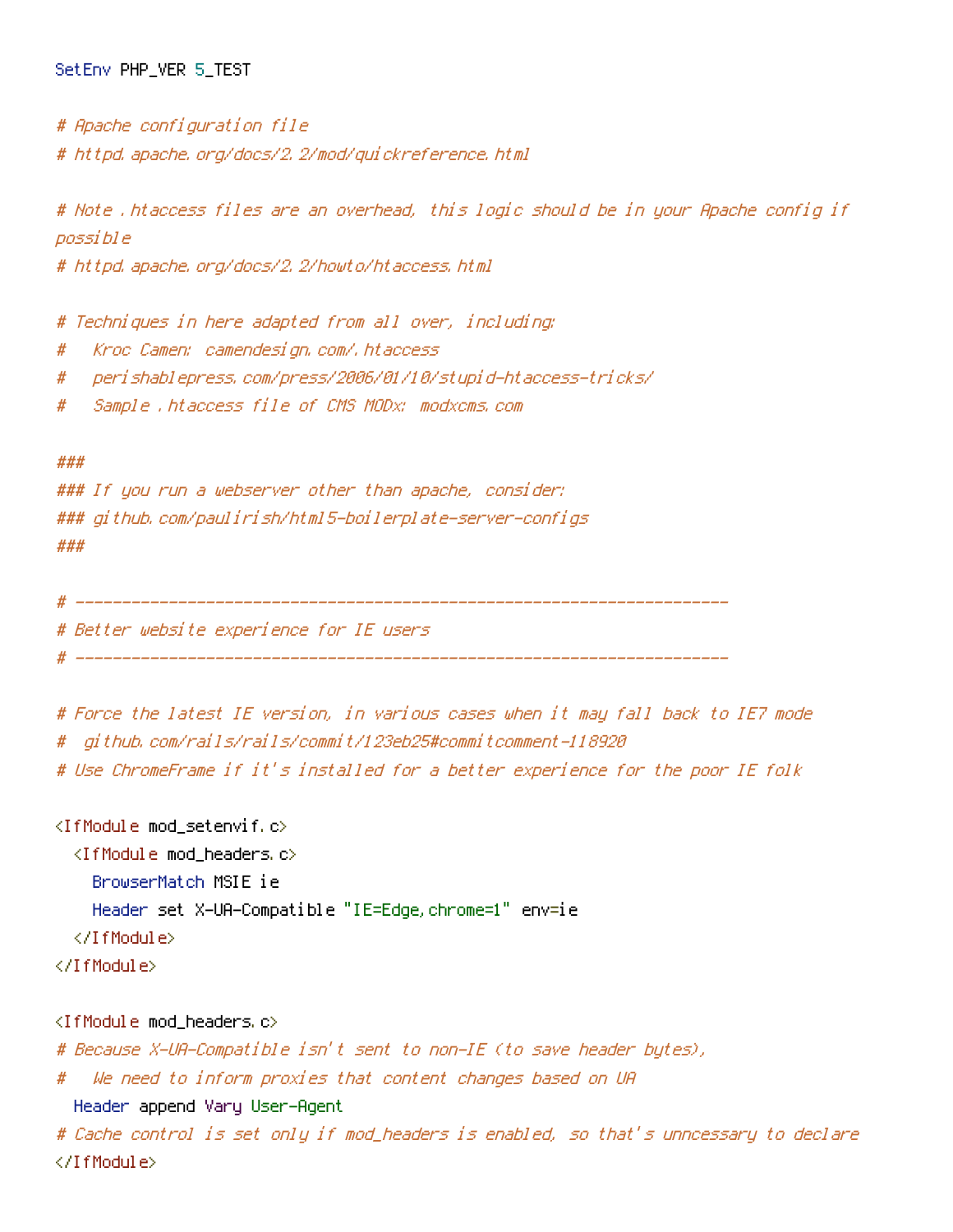# ---------------------------------------------------------------------- # Webfont access

# ----------------------------------------------------------------------

# allow access from all domains for webfonts # alternatively you could only whitelist # your subdomains like "sub.domain.com"

```
<FilesMatch "\.(ttf|otf|eot|woff|font.css)$">
  <IfModule mod_headers.c>
    Header set Access-Control-Allow-Origin "*"
  </IfModule>
</FilesMatch>
```

```
# ----------------------------------------------------------------------
# Proper MIME type for all files
# ----------------------------------------------------------------------
```
# # audio

AddType audio/ogg oga ogg

## # video

| AddType video/ogg  | .ogv |
|--------------------|------|
| AddType video/mp4  | mD4  |
| AddType video/webm | webm |

# # Proper svg serving. Required for svg webfonts on iPad # twitter.com/FontSquirrel/status/14855840545

| AddType          | image/svg+xml | SVQ SVQZ |
|------------------|---------------|----------|
| AddEncoding gzip |               | svqz     |

# # webfonts

| AddTupe application/vnd.ms-fontobject | eot. |
|---------------------------------------|------|
| AddTupe font/truetupe                 | ttf  |
| AddType font/opentype                 | nt f |
| AddType application/x-font-woff       | ⊎off |

## # assorted types

| AddType image/x-icon |                                                                                                                 |  |  | i col |  |  |
|----------------------|-----------------------------------------------------------------------------------------------------------------|--|--|-------|--|--|
| AddType image/webp   |                                                                                                                 |  |  | webo  |  |  |
|                      | the contract of the contract of the contract of the contract of the contract of the contract of the contract of |  |  |       |  |  |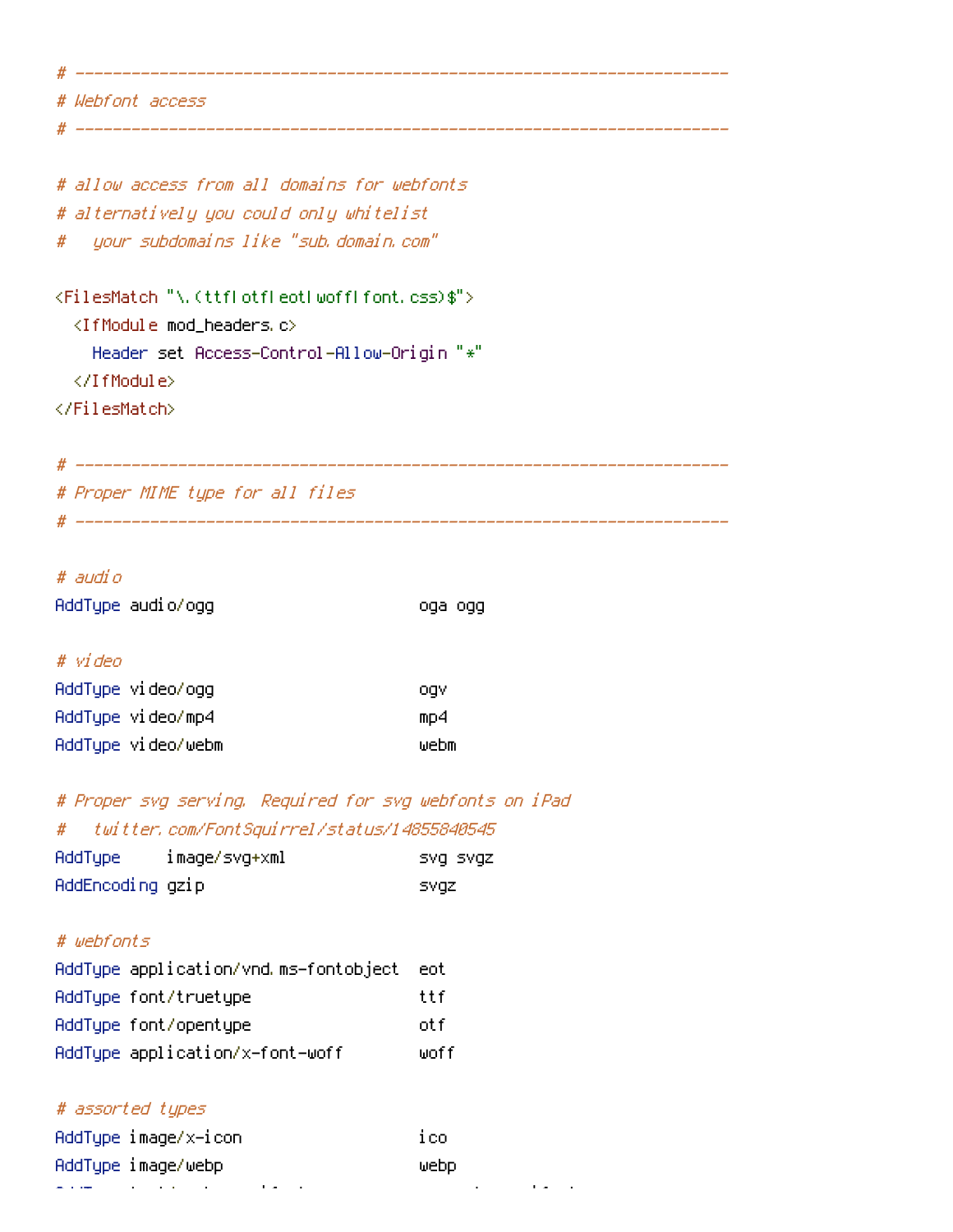AddType text/cache-manifest appcache manifest AddType text/x-component htc AddType application/x-chrome-extension crx AddType application/x-xpinstall xpi AddType application/octet-stream safariextz

# ----------------------------------------------------------------------

# gzip compression # ----------------------------------------------------------------------

<IfModule mod\_deflate.c>

# force deflate for mangled headers developer.yahoo.com/blogs/ydn/posts/2010/12/pushingbeyond-gzipping/

<IfModule mod\_setenvif.c>

<IfModule mod\_headers.c>

SetEnvIfNoCase ^(Accept-EncodXng|X-cept-Encoding|X{15}|~{15}|-{15})\$

 $^{\sim}$ ((gziplideflate)\s,?\s(gziplideflate)?|X{4,13}|~{4,13}|-{4,13})\$ HAVE\_Accept-Encoding RequestHeader append Accept-Encoding "gzip,deflate" env=HAVE\_Accept-Encoding </IfModule>

</IfModule>

# html, txt, css, js, json, xml, htc:

<IfModule filter\_module>

FilterDeclare COMPRESS

FilterProvider COMPRESS DEFLATE resp=Content-Type

/text/(html|css|javascript|plain|x(ml|-component))/

FilterProvider COMPRESS DEFLATE resp=Content-Type /application/(javascript|json|xml|xjavascript)/

FilterChain COMPRESS

FilterProtocol COMPRESS change=yes;byteranges=no

</IfModule>

<IfModule !mod\_filter.c>

# Legacy versions of Apache

AddOutputFilterByType DEFLATE text/html text/plain text/css application/json AddOutputFilterByType DEFLATE text/javascript application/javascript application/xjavascript

AddOutputFilterByType DEFLATE text/xml application/xml text/x-component

</IfModule>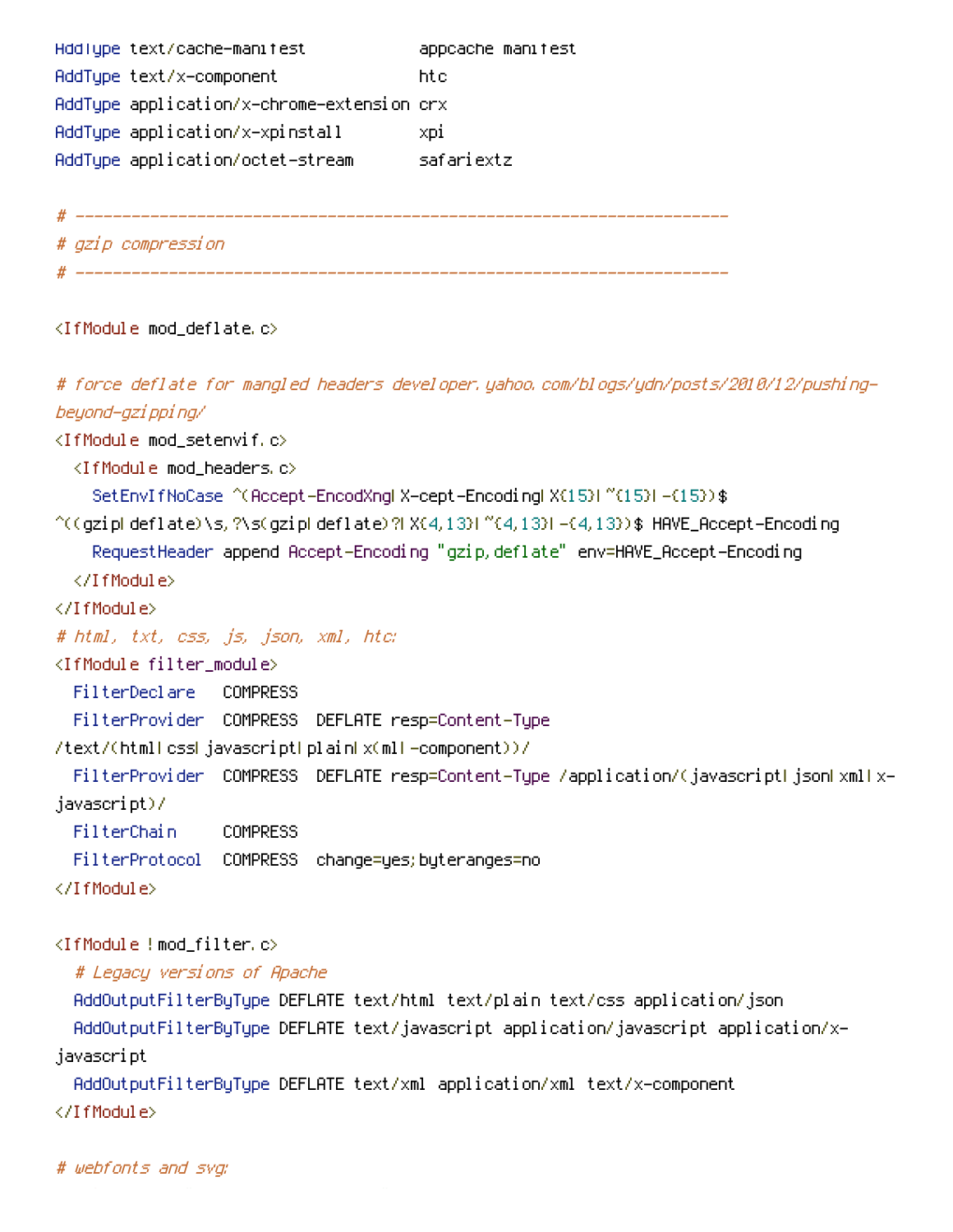```
<FilesMatch "\.(ttf|otf|eot|svg)$" >
    SetOutputFilter DEFLATE
 </FilesMatch>
</IfModule>
                                          # ----------------------------------------------------------------------
# Expires headers (for better cache control)
# ----------------------------------------------------------------------
# these are pretty far-future expires headers
# they assume you control versioning with cachebusting query params like
# <script src="application.js?20100608">
# additionally, consider that outdated proxies may miscache
# www.stevesouders.com/blog/2008/08/23/revving-filenames-dont-use-querystring/
# if you don't use filenames to version, lower the css and js to something like
# "access plus 1 week" or so
<IfModule mod_expires.c>
 ExpiresActive on
# Perhaps better to whitelist expires rules? Perhaps.
 ExpiresDefault "access plus 1 month"
# cache.appcache needs re-requests in FF 3.6 (thx Remy ~Introducing HTML5)
 ExpiresByType text/cache-manifest "access plus 0 seconds"
# your document html
 ExpiresByType text/html "access plus 0 seconds"
# data
 ExpiresByType text/xml "access plus 0 seconds"
 ExpiresByType application/xml "access plus 0 seconds"
 ExpiresByType application/json "access plus 0 seconds"
# rss feed
 ExpiresByType application/rss+xml "access plus 1 hour"
# favicon (cannot be renamed)
 ExpiresByType image/x-icon "access plus 1 week"
```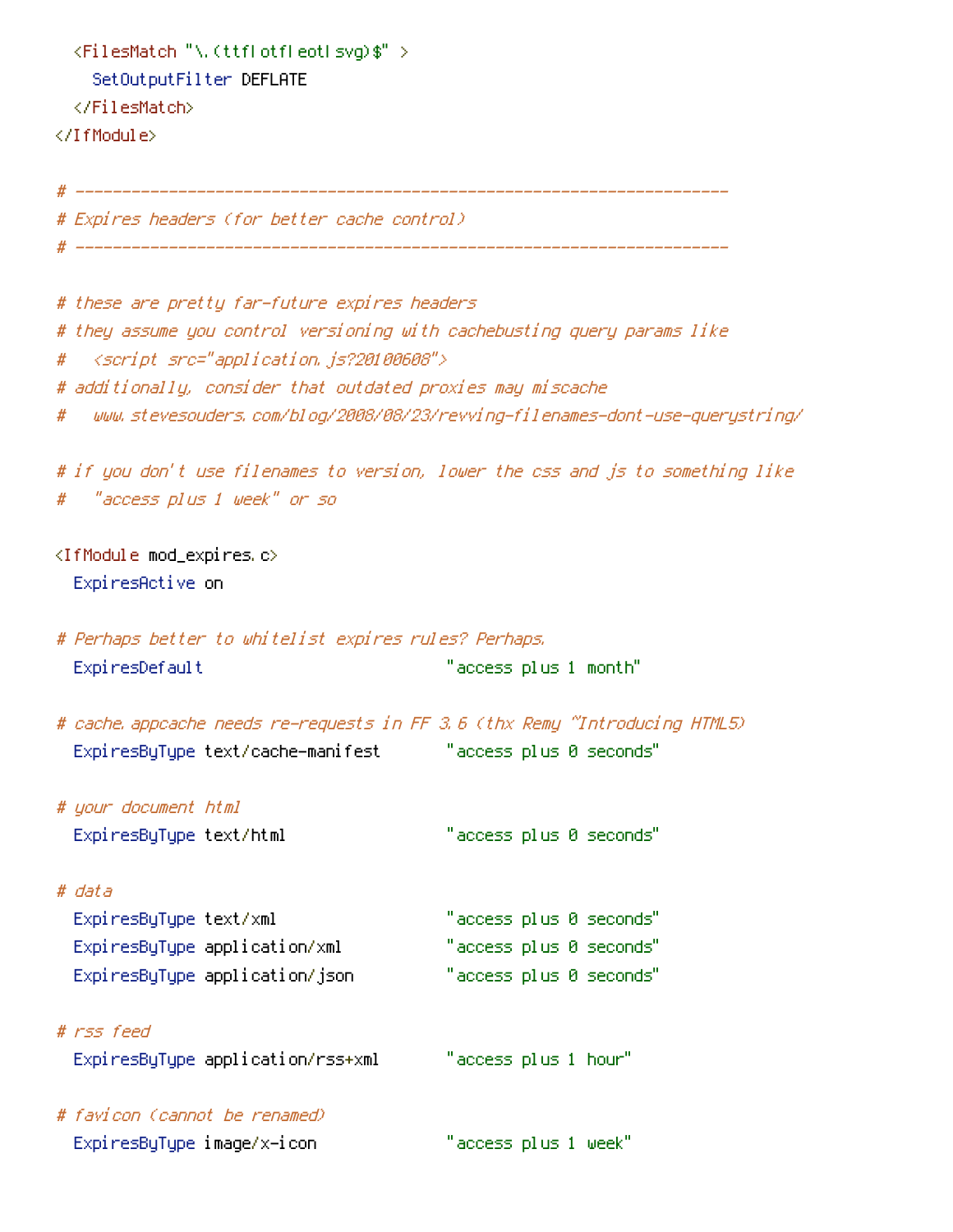| # media: images, video, audio                                     |                        |
|-------------------------------------------------------------------|------------------------|
| ExpiresByType image/gif                                           | "access plus 1 month"  |
| ExpiresByType image/png                                           | "access plus 1 month"  |
| ExpiresByType image/jpg                                           | "access plus 1 month"  |
| ExpiresByType image/jpeg                                          | "access plus 1 month"  |
| ExpiresByType video/ogg                                           | "access plus 1 month"  |
| ExpiresByType audio/ogg                                           | "access plus 1 month"  |
| ExpiresByType video/mp4                                           | "access plus 1 month"  |
| ExpiresByType video/webm                                          | "access plus 1 month"  |
| # htc files (css3pie)                                             |                        |
| ExpiresByType text/x-component                                    | "access plus 1 month"  |
|                                                                   |                        |
| # webfonts                                                        |                        |
| ExpiresByType font/truetype                                       | "access plus 1 month"  |
| ExpiresByType font/opentype                                       | "access plus 1 month"  |
| ExpiresByType application/x-font-woff                             | "access plus 1 month"  |
| ExpiresByType image/svg+xml                                       | "access plus 1 month"  |
| ExpiresByType application/vnd.ms-fontobject "access plus 1 month" |                        |
|                                                                   |                        |
| # css and javascript                                              |                        |
| ExpiresByType text/css                                            | "access plus 2 months" |
| ExpiresByType application/javascript                              | "access plus 2 months" |
| ExpiresByType text/javascript                                     | "access plus 2 months" |
| <ifmodule mod_headers.c=""></ifmodule>                            |                        |
| Header append Cache-Control "public"                              |                        |
|                                                                   |                        |
|                                                                   |                        |
|                                                                   |                        |
|                                                                   |                        |
|                                                                   |                        |
| # ETag removal                                                    |                        |
|                                                                   |                        |
| # Since we're sending far-future expires, we don't need ETags for |                        |
| # static content.                                                 |                        |
| developer, yahoo, com/performance/rules, html#etags<br>#          |                        |

- FileETag None
- # ----------------------------------------------------------------------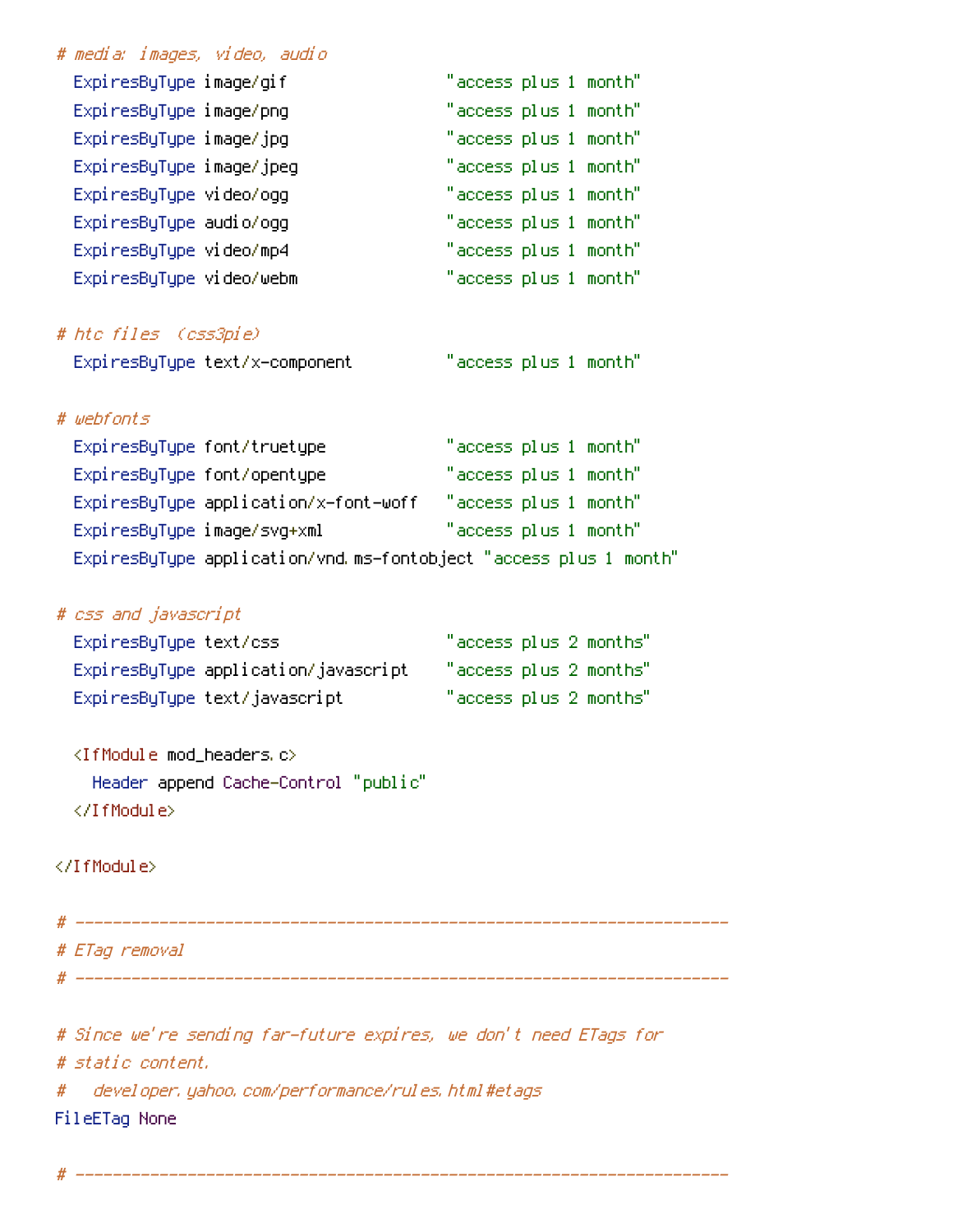# Start rewrite engine

# Turning on the rewrite engine is necessary for the following rules and features.

# ----------------------------------------------------------------------

# ----------------------------------------------------------------------

<IfModule mod\_rewrite.c> RewriteEngine On </IfModule>

# Suppress or force the "www." at the beginning of URLs # ---------------------------------------------------------------------- # The same content should never be available under two different URLs - especially not with and # without "www." at the beginning, since this can cause SEO problems (duplicate content). # That's why you should choose one of the alternatives and redirect the other one. # By default option 1 (no "www.") is activated. Remember: Shorter URLs are sexier. # no-www.org/faq.php?q=class\_b # If you rather want to use option 2, just comment out all option 1 lines # and uncomment option 2. # IMPORTANT: NEVER USE BOTH RULES AT THE SAME TIME! # ---------------------------------------------------------------------- # Option 1: # Rewrite "www.domain.com -> domain.com" <IfModule mod\_rewrite.c> RewriteCond %{HTTPS} !=on RewriteCond %{HTTP\_HOST} ^www\.(.+)\$ [NC] RewriteRule ^(.\*)\$ http://%1/\$1 [R=301,L] </IfModule> # ---------------------------------------------------------------------- # Built-in filename-based cache busting # ----------------------------------------------------------------------

# If you're not using the build script to manage your filename version revving,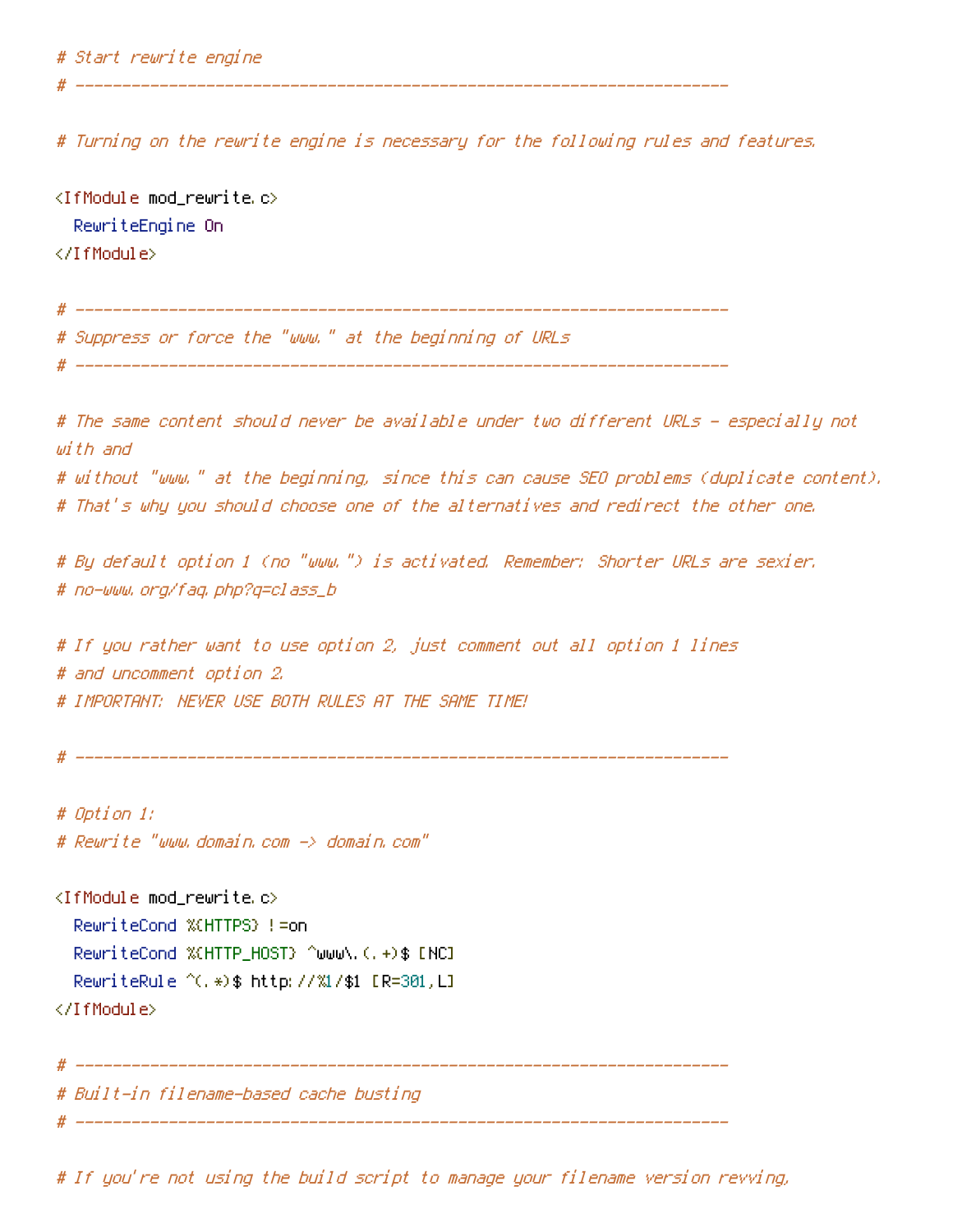# you might want to consider enabling this, which will route requests for # /css/all.20110203.css to /res/all.css

# To understand why this is important and <sup>a</sup> better idea than all.css?v1231, # read: github.com/paulirish/html5-boilerplate/wiki/Version-Control-with-Cachebusting

# Uncomment to enable. # <IfModule mod\_rewrite.c> # RewriteCond %{REQUEST\_FILENAME} !-f # RewriteCond %{REQUEST\_FILENAME} !-d # RewriteRule  $\hat{ }$  (.+)\.(\d+)\.(js|css|png|jpg|gif)\$ \$1.\$3 [L] # </IfModule> # ---------------------------------------------------------------------- # Prevent 404 errors for non-existing redirected folders

# ----------------------------------------------------------------------

# without -MultiViews, Apache will give <sup>a</sup> 404 for <sup>a</sup> rewrite if <sup>a</sup> folder of the same name does not exist

# e.g. /blog/hello : webmasterworld.com/apache/3808792.htm

Options -MultiViews

# ---------------------------------------------------------------------- # UTF-8 encoding

# ----------------------------------------------------------------------

# use utf-8 encoding for anything served text/plain or text/html AddDefaultCharset utf-8

# force utf-8 for <sup>a</sup> number of file formats AddCharset utf-8 .html .css .js .xml .json .rss

# ----------------------------------------------------------------------

# A little more security

# ----------------------------------------------------------------------

# "-Indexes" will have Apache block users from browsing folders without <sup>a</sup> default document # Usually you should leave this activated, because you shouldn't allow everybody to surf through

# every folder on your server (which includes rather private places like CMS system